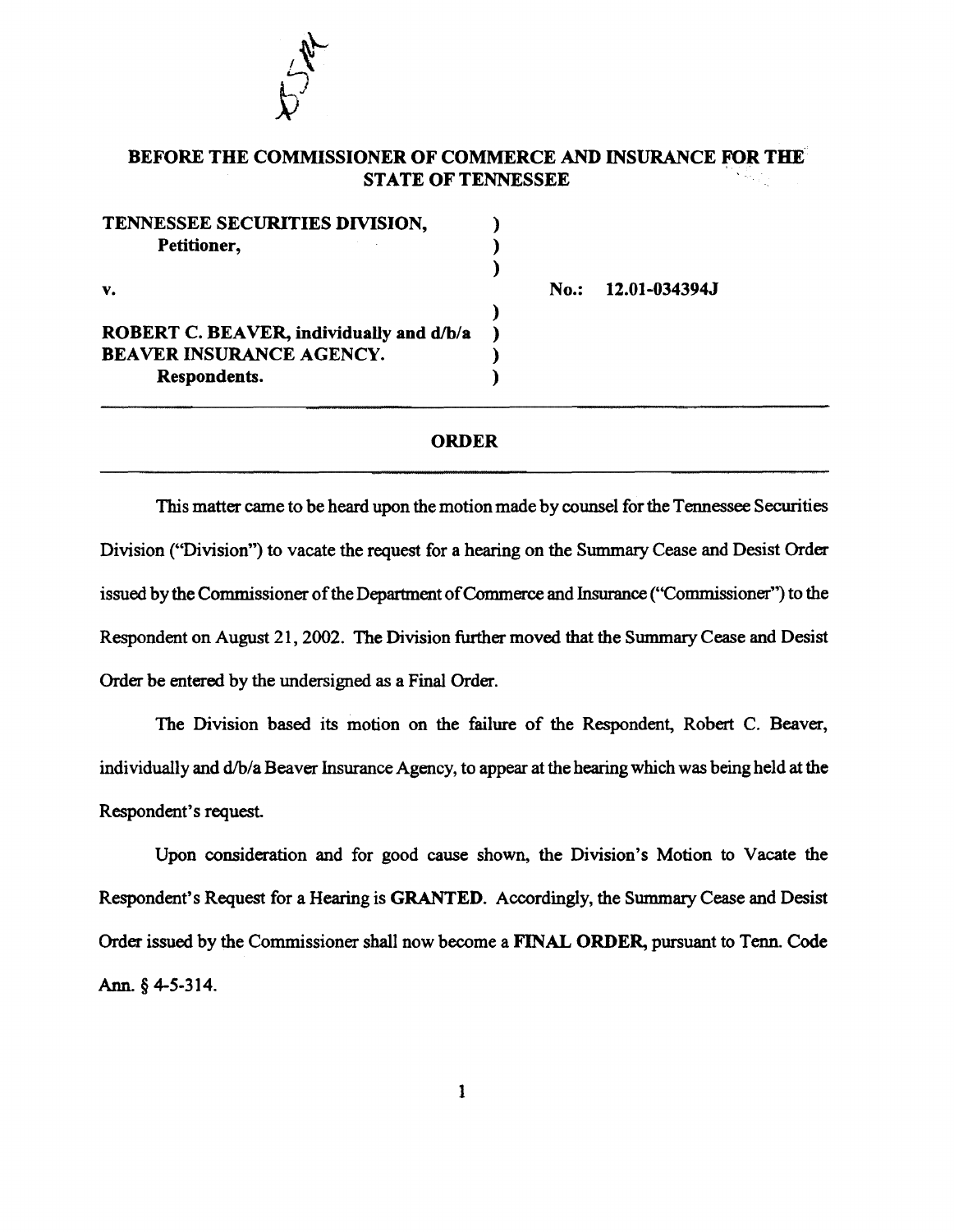Proceedings for review are instituted by filing a petition for review in the chancery court of Davidson County, unless another court is specified by statute. Such petition shall be filed within sixty (60) days after the entry of the agency's final order thereon, pursuant to Tenn. Code Ann.  $\S$  4-5-322.

IT IS SO ORDERED.

Blair Scoville Morgan Administrative Judge

SUBMITTED FOR ENTRY:

' . ~~ <sup>1</sup> ' - . - - . -~- - -- - - ' ~ . .. - - *<sup>Q</sup>*. <sup>~</sup> **. \_\_** :t!ll lid ~W: . **s** .a , .. ~ ax. .. ttat!izD:l) .. .... :e\_., .... , \_\_\_ \_ ,\_ .. - Kevin C. Bartels (BPR ~020618)

John F. Morris (BPR# 019144) Staff Attorneys Department of Commerce and Insurance Office of Legal Counsel Davy Crockett Tower, 5<sup>th</sup> Floor 500 James Robertson Parkway Nashville, Tennessee 37243-0569 615 741 2199